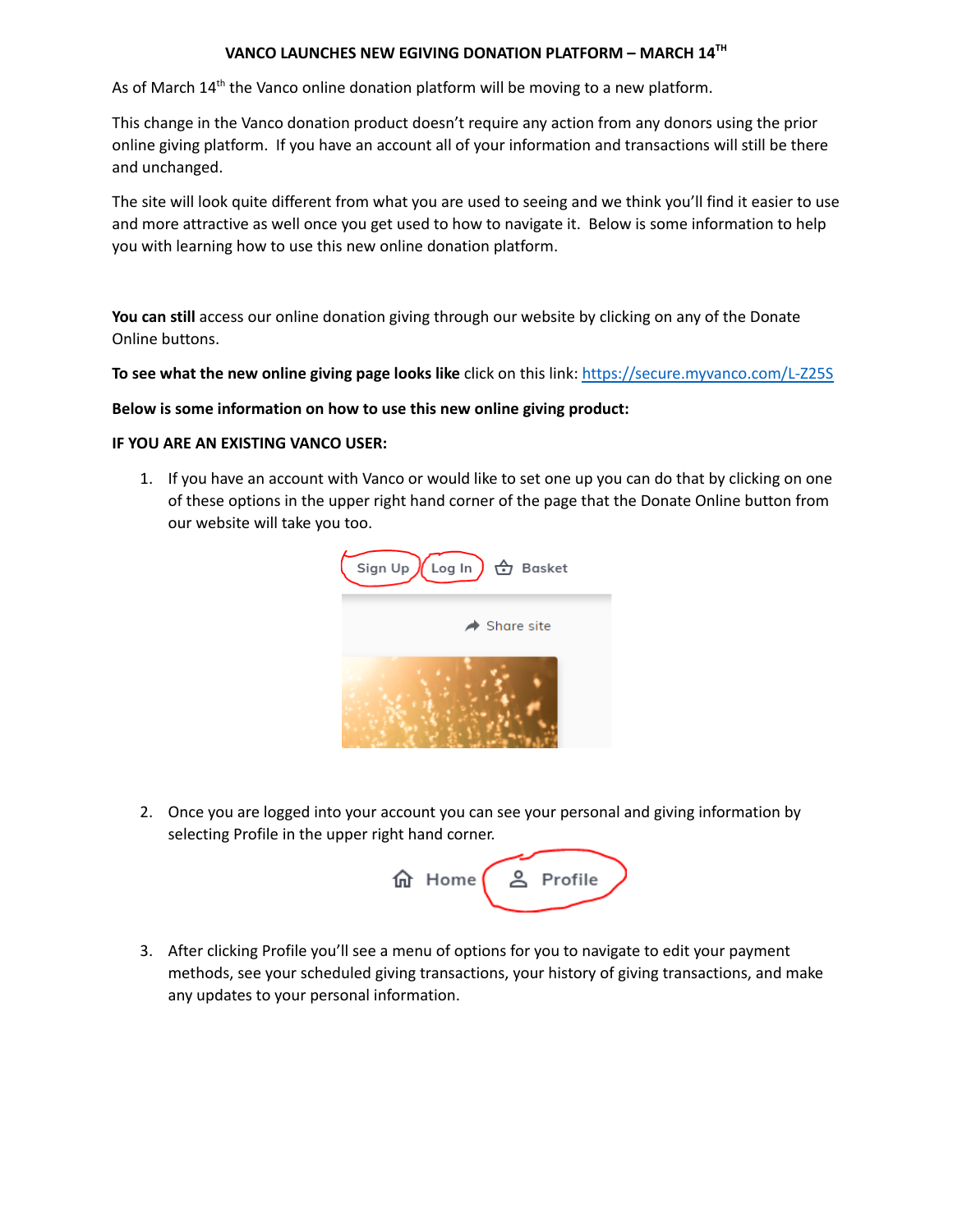

## **IF YOU AREN'T AN EXISTING VANCO USER BUT WANT TO MAKE AN ONLINE GIFT:**

- 1. If you'd like to make a gift to a particular mission or purpose you can do that without having a Vanco account.
- 2. When you click on the Donate Online button from our website you'll see several tiles with a variety of donation options.



3. Click the blue Donate button and fill in the fields provided. You can donate one time, weekly, monthly or at a future scheduled time.